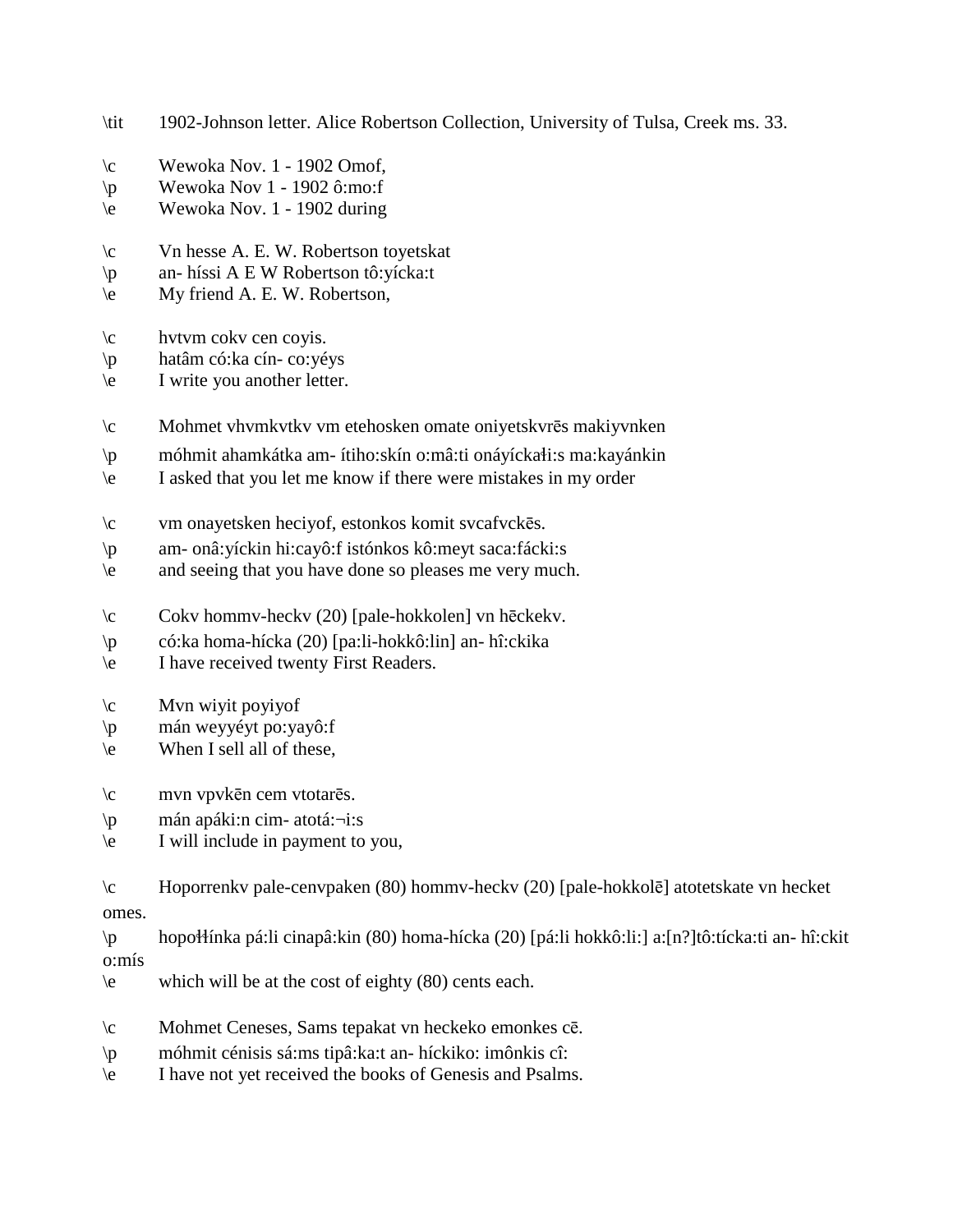- \c Mohmet Nettv-cako hvmke-vnkē, here-mahēn nvkafteyvnkes.
- $\pi$  móhmit nitta-cá:ko hámki-ankí: hi $\pi$ i-má:hi:n nakâ:ftiyankis
- \e Last Sunday, we had a wonderful meeting.
- \c Erkenvkvlke sulkēt nvkaftvnkes.
- \p i!kinakâlki sólki:t nakâ:ftankis
- \e Many preachers were in attendance.
- \c 12 nvkaftvnkes cē.
- \p 12 nakâ:ftankis cî:
- \e There were twelve in all.
- \c Hesaketvmesē 'mopunvkv sulkēn poheyvnks.
- \p hisa:kitamisí: 'moponáka sólki:n pô:hiyanks
- \e We heard the Word of God through many sermons.
- \c Cvmpakusen esketv hompetv cvmpakusen pu hompicet
- \p campâ:kosin iskitá hompitá campâ:kosin po- hómpeycít
- \e Sweet [spiritual] drink and sweet [spiritual] food they feed us
- \c esketv puskuecakvnkes.
- \p iskitá poskoycâ:kankis
- \e and gave us drink.
- \c Estofis vkerricis.
- $\pi$  istó: feys akí Heycéys
- \e I'm still thinking on these things.
- \c Afvcketv rakkēn vwaheyvnkes.
- \p a:fackitá !ákki:n awâ:hiyankis
- \e As we dismissed, we were in great joy.
- \c Puetake tis papteskaket,
- \p poytá:ki -teys pa:ptíska:kít
- \e Even children, being baptized,
- \c tayen afvckvkēt vpeyēpvnkes.
- \p tă:<sup>n</sup>yin a:fackakí:t apí:yi:pankís
- \e seemed overjoyed as they departed.
- \c [Sanen?] estofis vkerricis.
- $\pmb{\rho}$  [?] istó: feys akí Heycéys
- \e I'm still thinking about [Sane?]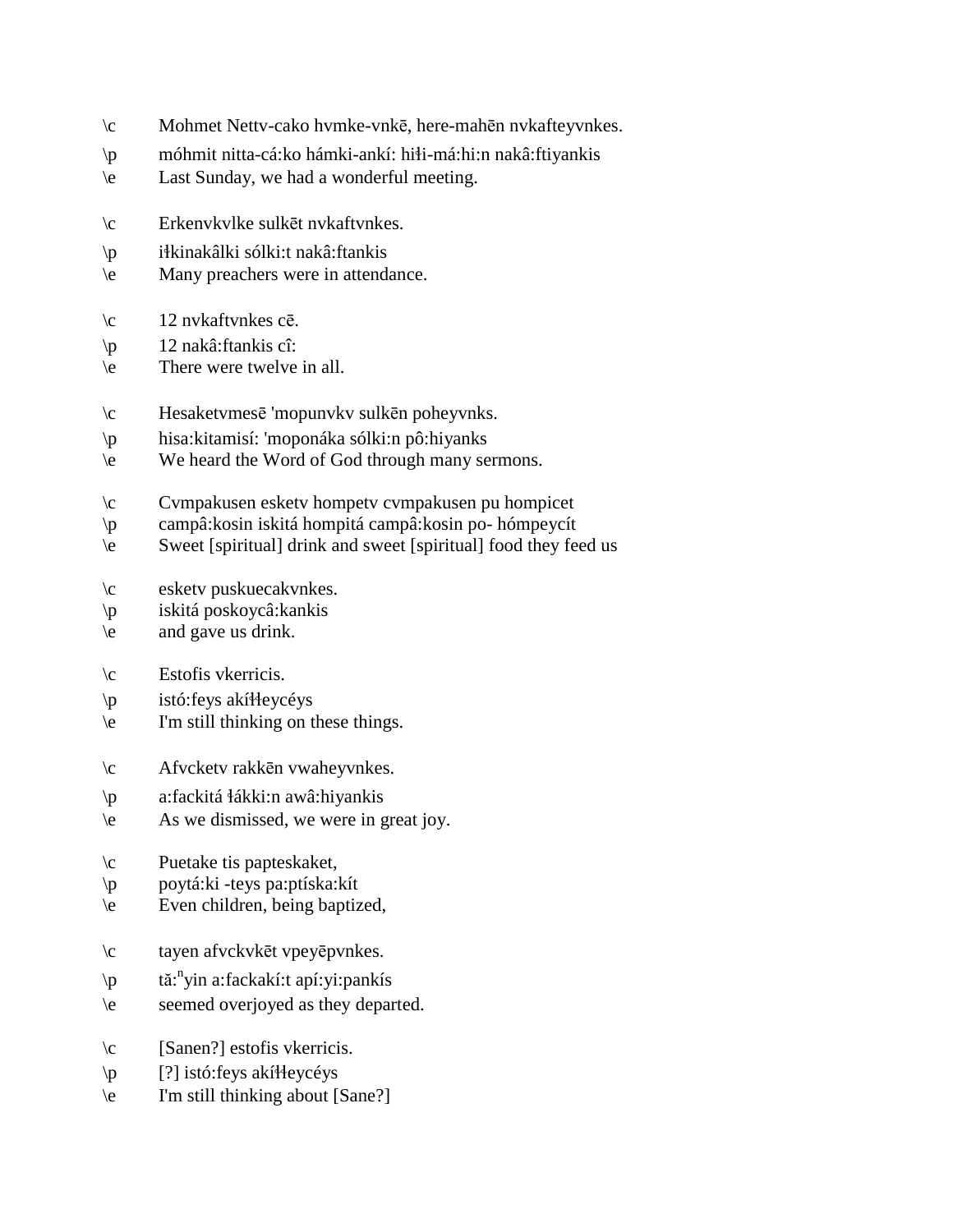- \c Mohmet cen hessvlke omvlkvt cvfencaks.
- \p móhmit cin- hissâlki omálkat cafincâ:ks
- \e All of your friends are doing fine.
- \c Mohmen vn cuko vtehkvlke cvfencvkēs.
- \p móhmin an- cokó ati:hkâlki cafincakí:s
- \e My family are all well and doing fine.
- \c Mekusvpkv hēren vyecicis.
- \p mi:kosápka hí:<sup>n</sup> !in ayíceycéys
- \e I continue my life in earnest.
- \c En honrkv Cesvs Klist tvlkusen en honrkv em ocis.
- \p in- hó<sup>n</sup>łka cí:sas kláyst tă<sup>n</sup>lkosin in- hó<sup>n</sup>łka im- ô:ceys
- \e My faith and hope are only in Jesus Christ.
- $\c$  Mv nvkafteyof
- \p má naka:ftiyô:f
- \e During this meeting
- \c este-vculvke hokkolen paptest-hoyvnkes,
- \p isti-acolakí hokkô:lin pa:ptisthô:yankis
- \e two older men were baptized,
- \c hopuetaket 3, vculakate 2,
- \p hopoytá:kit 3 acolâ:ka:ti 2
- $\text{the}$  three children, two adults,
- \c omvlkate 5 vhakv svfvshotvnkes.
- \p omálka:ti 5 ahá:ka safashô:tankis
- \e five people in all were given church rites.
- \c Monkv Pucase tayen epohmērren.
- \p mônka pocá:si tă:<sup>n</sup>yin ipohmî\in
- \e Surely our Saviour has blessed us.
- \c Mon mv oh fvccv, mvn vtēkusen vfekhonnis.
- \p mó:n má oh- fácca mán atî:kosin afíkhonnéys
- \e In regard to these [spiritual] matters, this is all and I close here.
- $\operatorname{Cen}$  hesse
- \p cin- híssi
- \e Your friend